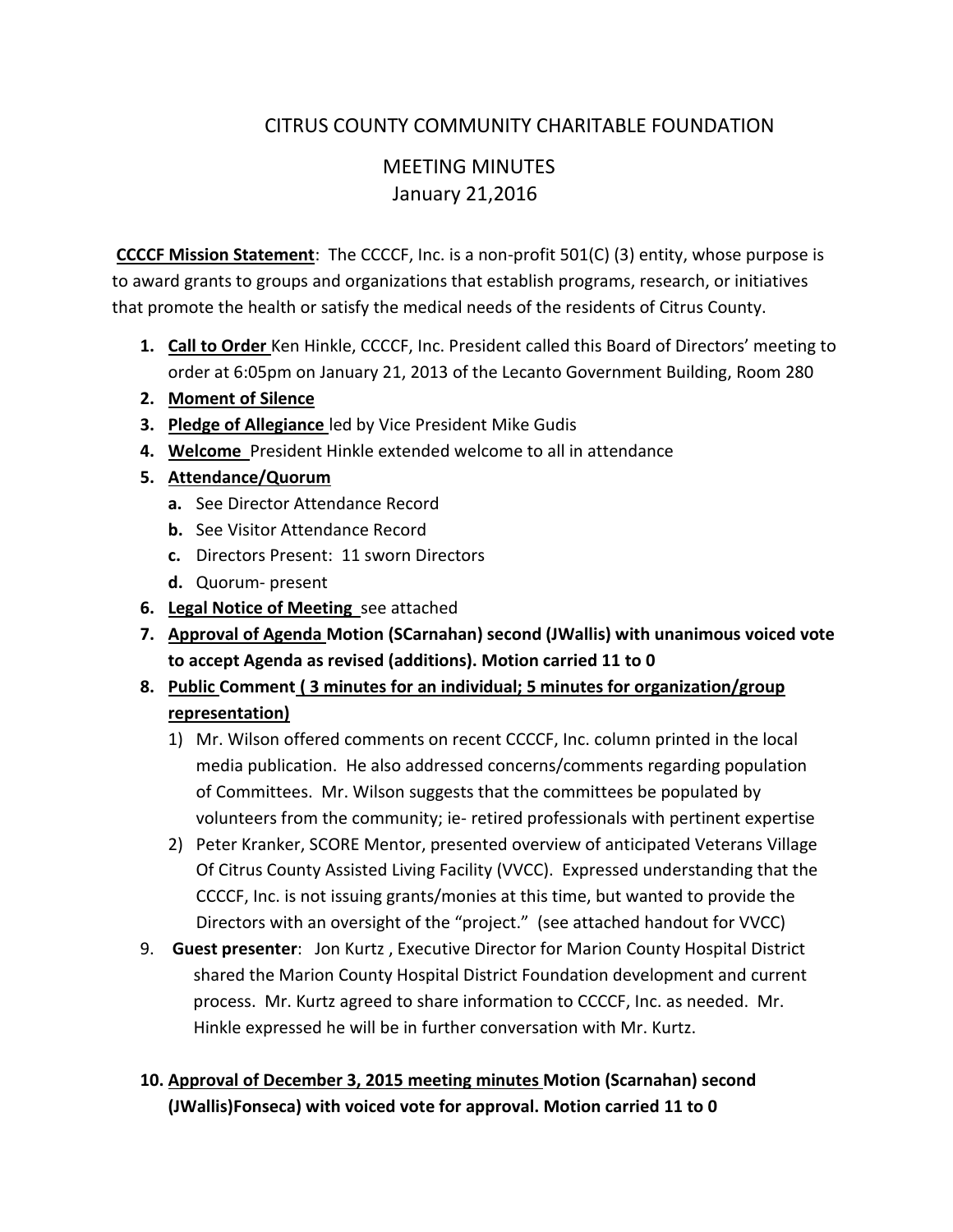### **11. Treasurer Report**

# 1) Current funds available upon completion of transfer of funds will be \$74,168.53 **Motion (SCarnahan) second (JWallis) to accept Treasurer Report as presented subject to audit with unanimous voiced vote. Motion carried 11 to 0**

**2)** Invoices to be paid/approved include:

 CCHB reimbursement for Chronicle notice ads: \$15.10 Invoice paid per direction for \$300.00 to Mr Powell, CPA for IRS filings (note, previous discussed CPA unable to provide service, deadline compliance, Directors previously agreed due to time constraint to proceed with such CPA Selection for this year with understanding for RFP for future needs.

## **Motion (JWallis) second (SCarnahan) for approval of the above expenditures**

3) **Citrus County Clerk of the Court/CCCCF Inc., update:** Treasurer shared Clerk of the Court is provided copies of documents, checks, deposits, etc on a timely basis. Such interaction with the Clerk is an ongoing communication.

#### **11. Unfinished Business**

- **a.** Legal Services RFP- Director Merrill had presented revised draft prior to this meeting. Decision at December, 2015 meeting to defer the discussion of this draft for this meeting. There was an apparent discrepancy in the copies that Directors had acquired (some had the original draft and others with the most current draft) Voiced agreement for Directors to review the most recent draft and be prepared to discuss at the February,20156 meeting.
- **b.** CCCCF communication-website President Hinkle presented information regarding website status. Director SDiaz-Fonseca presented an overview of the website for the Space Coast Foundation. Directors voiced acceptance of this concept. Voiced agreement for Director SDiaz-Fonseca to schedule a visit with such Foundation to explore more about their website and its use for their program(s) Director Diaz Fonseca also presented the concept of this Foundation's whistle blower policy. Such will be deferred to future meeting for discussion

### **12. Standing Committee Reports**

- **Personnel** no action
- **Audit** no action
- **•** Investment no action

### **13. Ad-Hoc Committee Reports**

 **Bylaws Committee-** Director Dr. Wallis reported scheduling for meeting with Mr. Grant, legal counsel for CCHB, was unable to occur. Mr. Wallis will pursue this endeavor prior to the next Bylaws Committee meeting , which will be at 5pm on February 25, 2016.